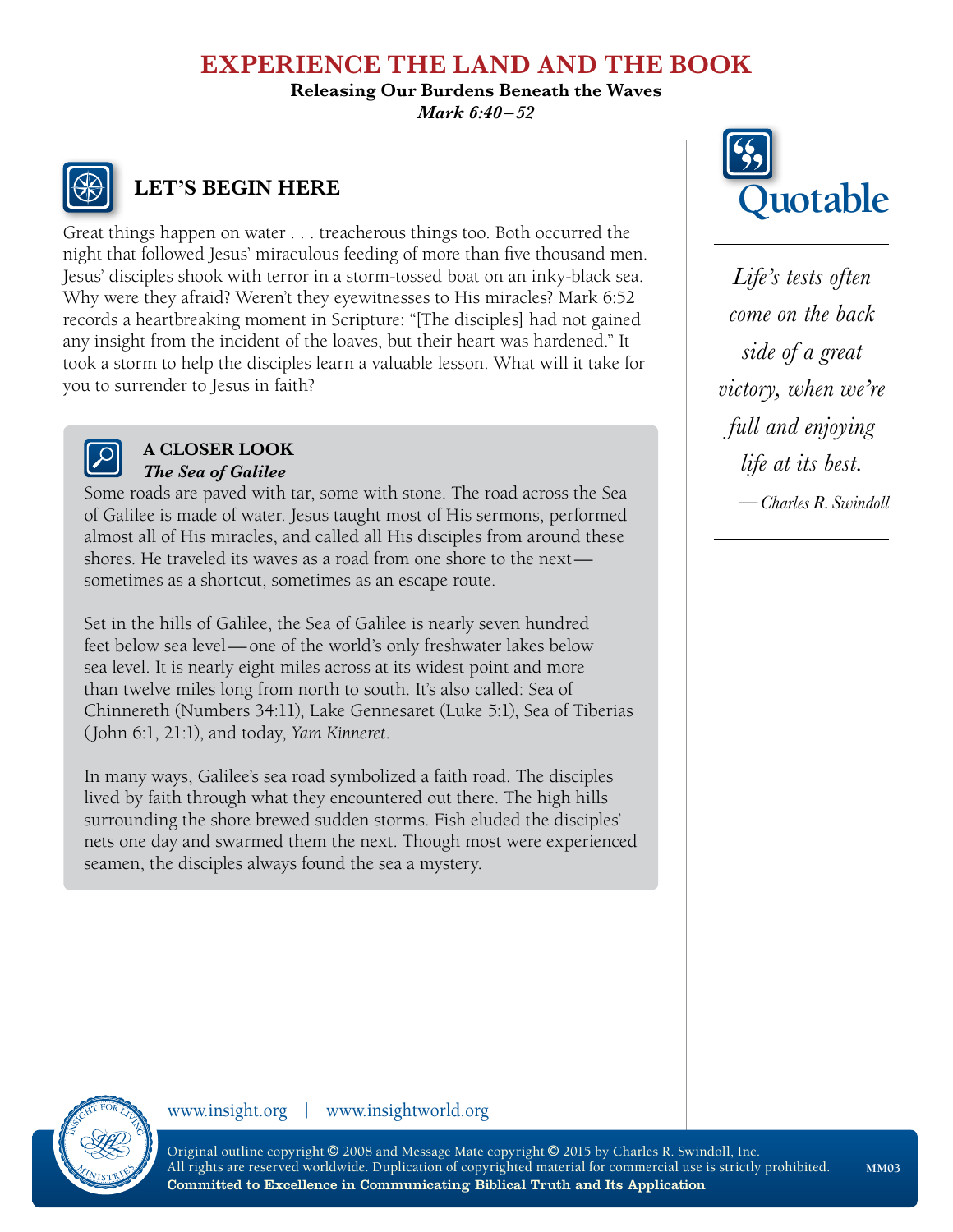#### **Releasing Our Burdens Beneath the Waves**

*Mark 6:40–52*



### **LET'S DIG DEEPER**

#### **1. Scene One: The Test Begins (Mark 6:40–47)**

It had been a busy, busy day. In fact, it was already late when Jesus fed the miracle meal to five thousand men. So, after the people ate and "were satisfied" (Mark 6:42), the disciples picked up the twelve full baskets of bread and fish and prepared to depart (6:43). But Jesus had something else in mind.

As the multitudes returned home, Jesus ushered His Twelve to a waiting boat on the shoreline. He shoved them out to sea alone. Although it was late in the day, He wasn't going with them (yet).

#### **2. Scene Two: The Test Continues (Mark 6:48–52)**

The Sea of Galilee is given to sudden storms. Few places are more treacherous or frightening than this dark sea when a storm kicks up. The sea bed is an extinct volcano crater. Its surface is almost seven hundred feet *below* sea level. Its high sides rise to twenty-five hundred feet *above* sea level. Winds whoosh down the hillsides and across the water. Even seasoned sailors can be caught off guard.

Surely the disciples called out to Jesus, right? Wrong. Surely they connected the dots between the miracle they had participated in that afternoon and their present crisis, right? Wrong. They kept fighting the wind and the waves . . . for hours.

Do the math. The "fourth watch of the night" was between 3 and 6 a.m.—the darkest part of the night. It would have been pitch black except for the occasional flash of lightning. They had been "straining at the oars" a long time, but they just couldn't get to the other side (Mark 6:48).

Then, just at the right time, Jesus came down from the mountain and walked out to meet them on the water.



www.insight.org | www.insightworld.org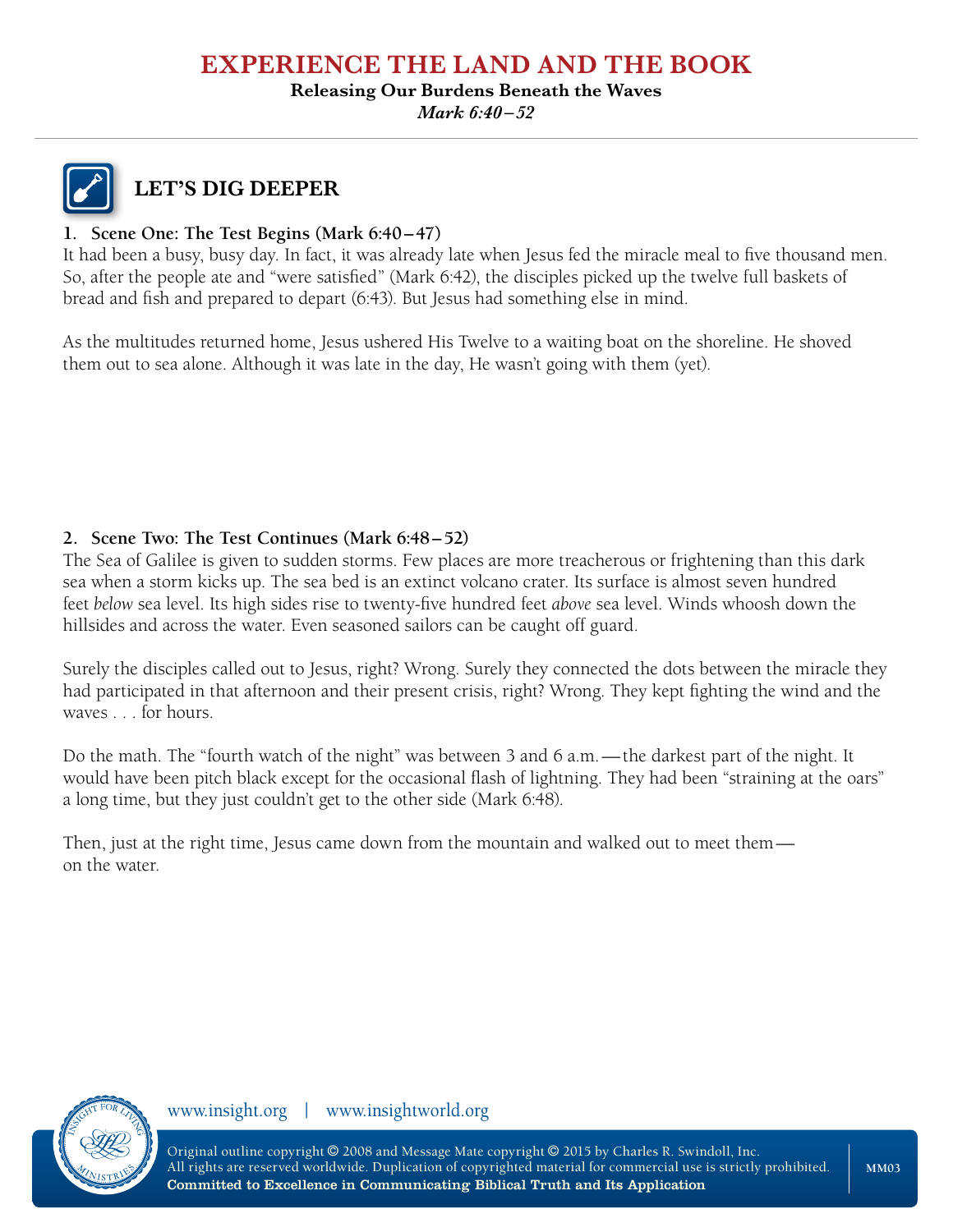#### **Releasing Our Burdens Beneath the Waves**

*Mark 6:40–52*



# **LET'S LIVE IT**

It all came down to faith for the disciples. The same is true for us today. Will we trust the Lord in our storms? Will we surrender to Him the control of our lives?

**This is a wonderful time to reflect—to gain insight—on the blessings and provisions of God, on the storms that have arisen in your life, on the times when Jesus stepped on your boat and brought calm, and on the condition of your heart. What burden do you carry today? Release it to Him.**



www.insight.org | www.insightworld.org